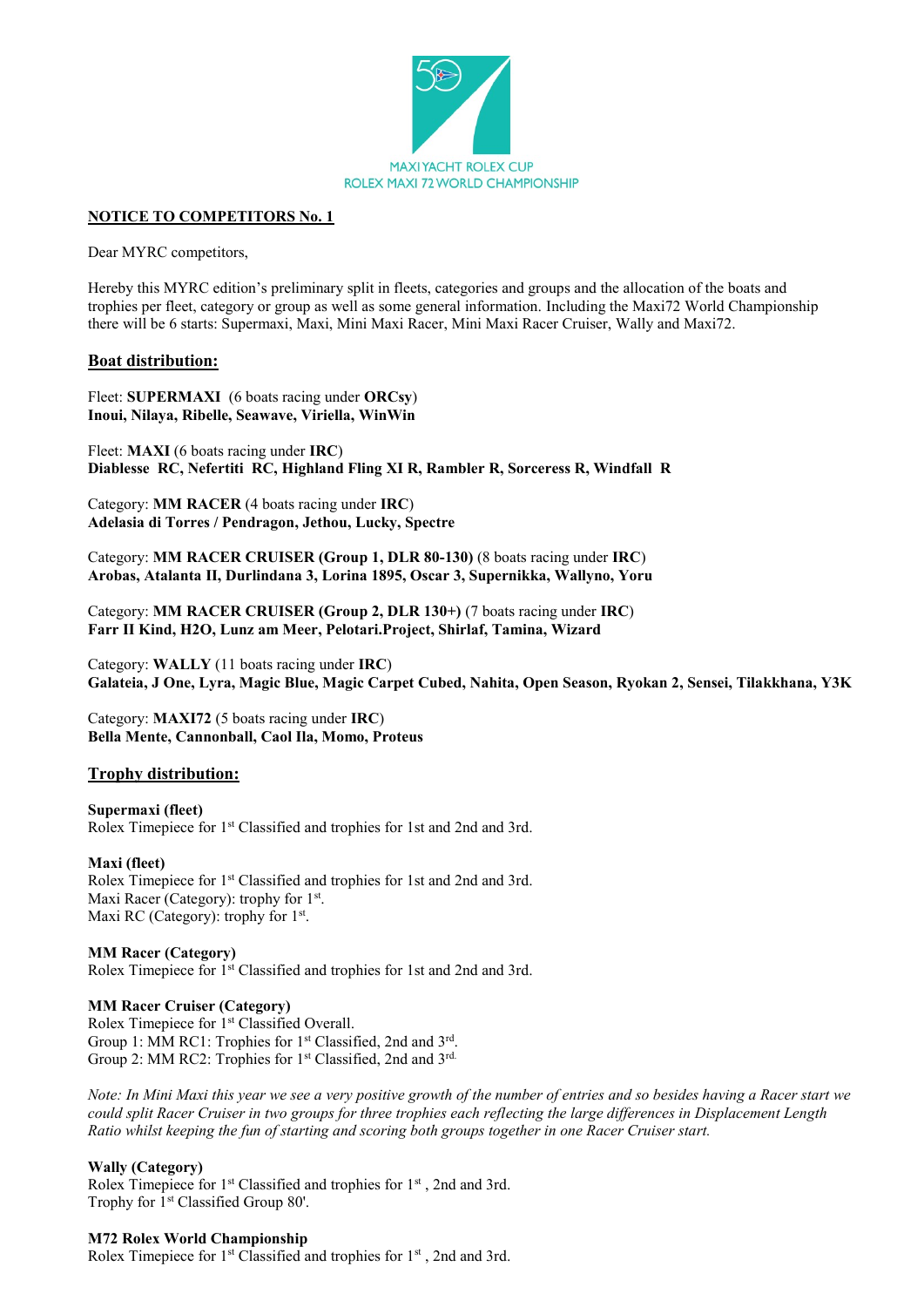## **Additional trophies:**

- Commodore Alberini Perpetual Trophy
- Best placed YCCS member

- Best placed IMA member ===============================

# **Measuring and controls**

For this year's event we have increased the number of measurers and plan to do both checks of the boat as well as sails and equipment.

The event measurers are:

SuperYachts: Pier Domenico Muzzi, Francesco Morassutti, Alberto Pindozzi Maxis: Andrew Yates Mini Maxis: Eric Baittinger, Pier Domenico Muzzi, Francesco Morassutti, Alberto Pindozzi Wallys: James Dadd, Pier Domenico Muzzi Maxi 72s: Adam Cowley, Pablo Ferrer

It is the intention to do the following checks per category and the planned duration is:

- General certificate compliance
- Code Zero type spinnaker checks and possibly largest spinnaker / headsail / mainsail checks
- Condition of interior, rig configuration and rig adjustment controls

- Safety

Controls may vary per category / class and will take approximately 1 hour per boat excluding the safety controls (Maxi72, 2 hours)

## **Time and place of checks:**

The NoR reads: *6.1 Boats shall be available to the Measurement & Inspection Committee at their berth from 10.00 on September 3rd till the inspection and controls are completed or at such time as agreed with the IMA ATO. To book an inspection slot please contact:<technicaloffice@internationalmaxiassociation.com>*

The IMA Technical Office will try to facilitate as much as possible your preferred slot for the checks but with this many boats it might not be possible to accommodate all wishes. To have more slots available we have extended the measurement period to **September 2nd** and on both the 2nd and the 3rd September it is possible to book a slot from 09.00 hours. *Please do not wait till the last minute with booking your slot and please communicate in case of changes.*

Your allocated slot and additional information like the location for sail measurements will be posted on the ONB and we aim to additionally communicate the slot distribution by email.

## **Owner Driver etc.**

==============

NoR 1.1.c reads: *The 2017 IMA Class Rules are invoked. In addition IMA Rule C.2.1.(a).2 applies to all categories except Supermaxi, J Class and Wally Class. IMA Rules C2.2 to C2.5 therefore apply to helmsmen in the categories Mini Maxi Racer, Mini Maxi Racer/Cruiser, Maxi Racer, Maxi Racer/Cruiser and to any Supermaxi opting and approved to race with the Maxi division (please note 3.2).* 

This means for the starts of this year that principally the helmsmen of boats in the categories Mini Maxi Racer, Mini Maxi Racer/Cruiser, Maxi Racer and Maxi Racer/Cruiser shall be the owner. If for proper reason the owner cannot helm his or her boat **a Helmsman Application Form shall be filled out for his replacement**, whether this is a relative, a Group 1 substitute or the genuine full time Boat Captain. See IMA Rule C.2.2.(e): *The Owner Driver may apply to be replaced by a Substitute Helm or the Boat Captain to the IMA Helmsman Approval Panel in case of proper reason for absence or incapacity to helm. This shall happen no later than seven days in advance of the race the request applies too. Only clear emergencies rising within the seven days period will permit a shorter application interval.*

- **For the boats we do not receive a Helmsman Application Form the OA presumes the owner will be driving.**
- **For a copy of the Helmsman Application Form please go to:** [http://www.yccs.it/regate-](http://www.yccs.it/regate-2017/documenti/maxi_yacht_rolex_cup__rolex_maxi_72_world_championship-248.html)[2017/documenti/maxi\\_yacht\\_rolex\\_cup\\_\\_rolex\\_maxi\\_72\\_world\\_championship-248.html](http://www.yccs.it/regate-2017/documenti/maxi_yacht_rolex_cup__rolex_maxi_72_world_championship-248.html)

Please note that substitution by the boat captain or a substitute helm results in a penalty on the elapsed time: